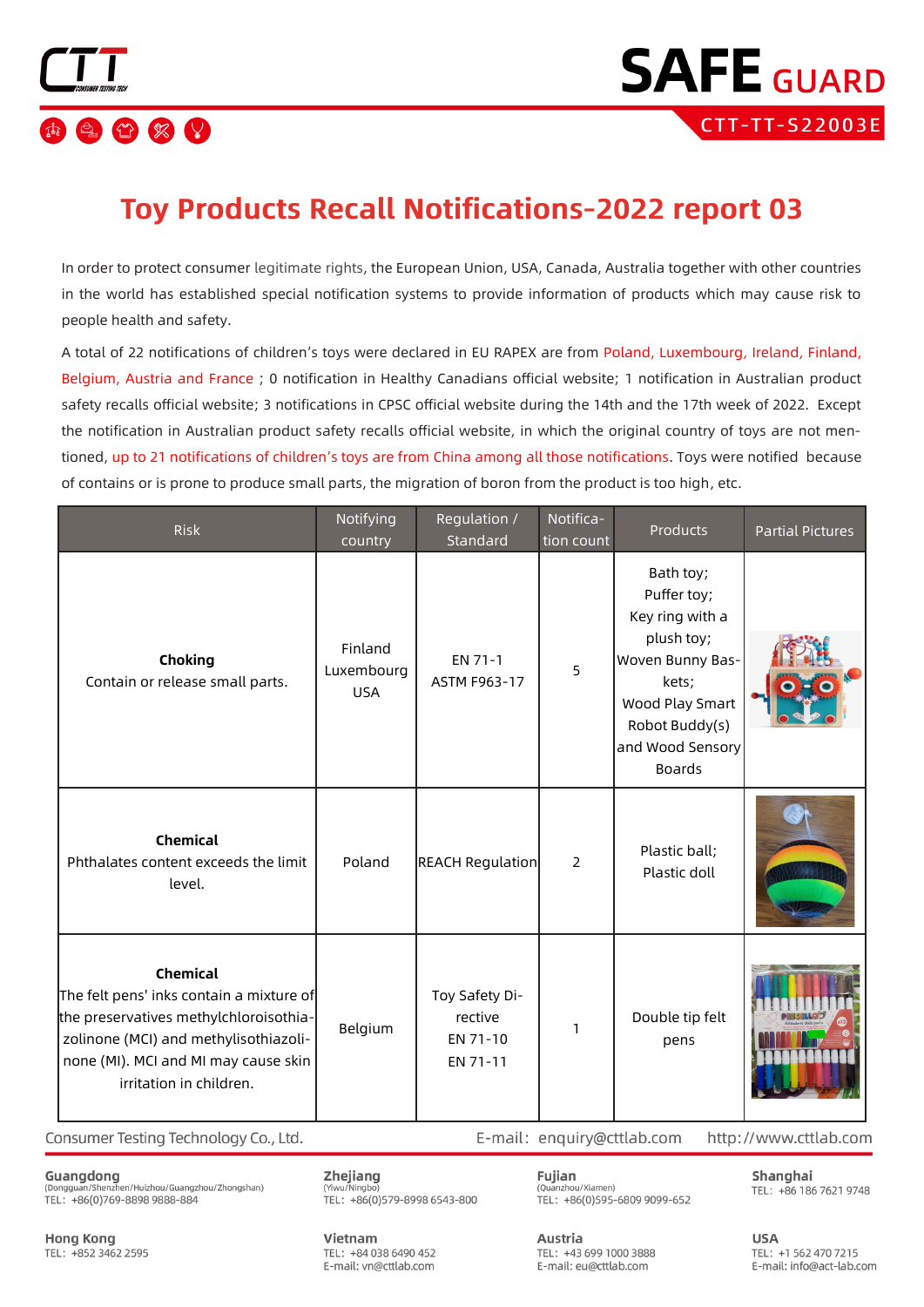

## **Toy Products Recall Notifications-2022 report 03**

Continue:

| <b>Risk</b>                                                                                                                                                                                                                     | <b>Notifying</b><br>country | <b>Regulation /</b><br><b>Standard</b> | Notifica-<br>tion count | <b>Products</b>          | <b>Partial Pictures</b> |
|---------------------------------------------------------------------------------------------------------------------------------------------------------------------------------------------------------------------------------|-----------------------------|----------------------------------------|-------------------------|--------------------------|-------------------------|
| <b>Chemical</b><br>The migration of boron from the prod-<br>uct is too high.                                                                                                                                                    | Poland                      | EN 71-3                                | 9                       | Toy slime                |                         |
| <b>Damage to hearing</b><br>The sound pressure level is too high.                                                                                                                                                               | Poland                      | EN 71-1                                | 1                       | Toy mobile phone         |                         |
| <b>Chemical Choking</b><br>The battery cover can be easily<br>opened, child could ingest them, with<br>the consequent risk of chocking and<br>damage to the gastrointestinal.                                                   | Ireland                     | Toy Safety Di-<br>rective              | 1                       | Children's watch         |                         |
| <b>Choking Damage to hearing</b><br>Small parts can easily detach; The<br>sound pressure level is too high.                                                                                                                     | Austria                     | EN 71-1                                | 1                       | Toy flute                |                         |
| <b>Burns Chemical Choking</b><br>The toy can easily break, leaving the<br>button batteries accessible. A child<br>could put them in the mouth, which<br>could cause damage to the child's<br>gastrointestinal tract or choking. | France                      | EN 62115                               | 1                       | Toy torch with<br>sweets |                         |

Referenced web:

• https://ec.europa.eu/safety-gate-alerts/screen/search?resetSearch=true

• [www.cpsc.gov/en/Recalls/](http://www.cpsc.gov/en/Recalls/)

- http://www.healthycanadians.gc.ca/recall-alert-rappel-avis/search-[recherche/simple?s=&plain\\_text=&f\\_mc=4&js\\_en=&page=20&f\\_mc=4&f\\_sc=39](http://www.healthycanadians.gc.ca/recall-alert-rappel-avis/search-recherche/simple?s=&plain_text=&f_mc=4&js_en=&page=20&f_mc=4&f_sc=39)
- <http://www.productsafety.gov.au/recalls>

Remark: All pictures above are selected from the referenced web.

Consumer Testing Technology Co., Ltd.

Guangdong<br>(Dongguan/Shenzhen/Huizhou/Guangzhou/Zhongshan)<br>TEL: +86(0)769-8898 9888-884

Zhejiang (Yiwu/Ningbo)<br>TEL: +86(0)579-8998 6543-800

Fujian (Quanzhou/Xiamen)<br>TEL: +86(0)595-6809 9099-652

E-mail: enquiry@cttlab.com

http://www.cttlab.com

Shanghai TEL: +86 186 7621 9748

**Hong Kong** TEL: +852 3462 2595 Vietnam TFL: +84 038 6490 452 E-mail: vn@cttlab.com Austria TEL: +43 699 1000 3888 E-mail: eu@cttlab.com

**USA** TEL: +1 562 470 7215 E-mail: info@act-lab.com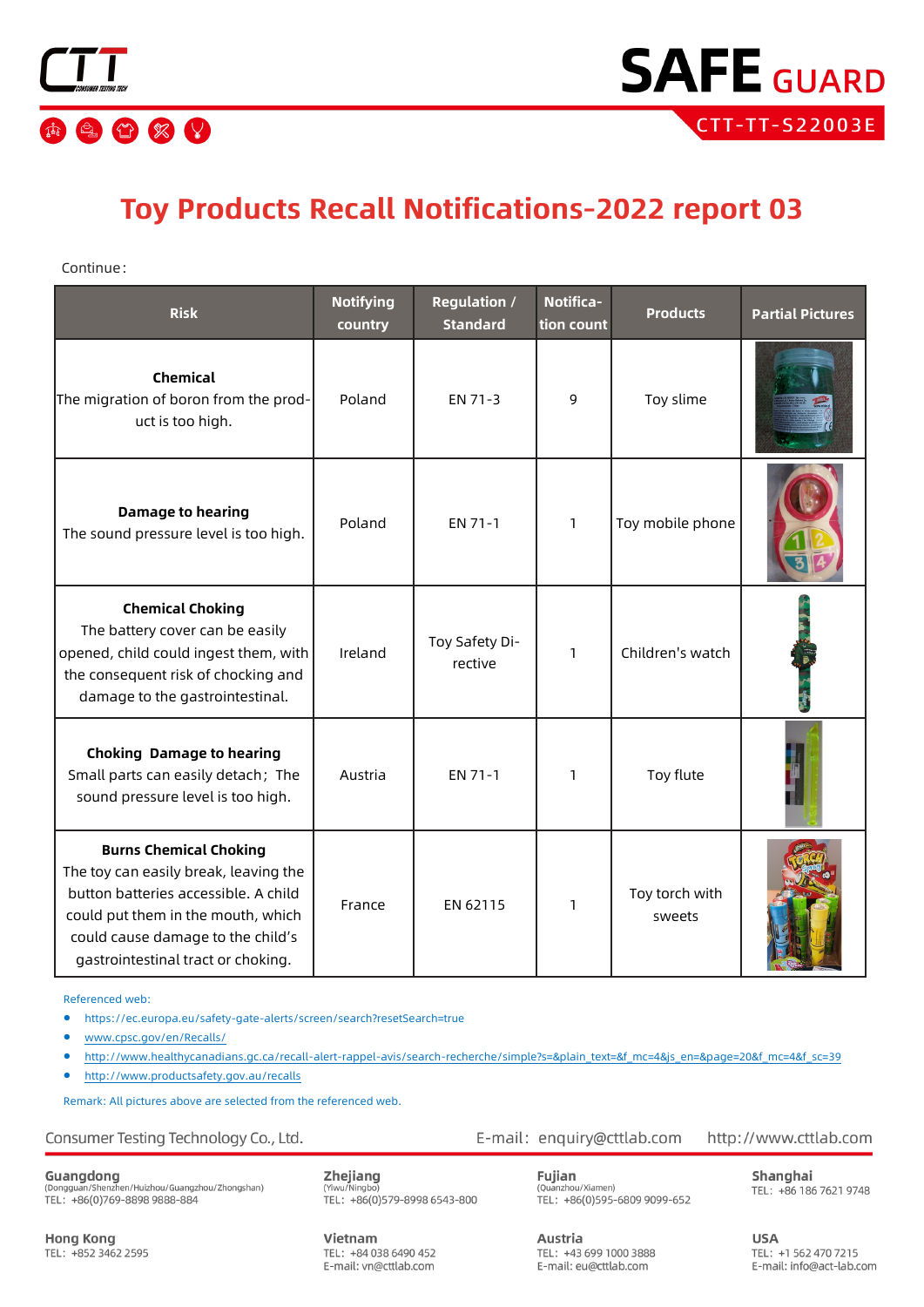

## **玩具产品召回通报预警—2022年第03期**

 为了保障消费者的合法权益,欧盟、美国、加拿大、澳大利亚等国均建立了专门的预警通报机制,对不合格的玩具产品进行通 报。

 2022年第14-17周,欧盟RAPEX通报公布的玩具通报案例共22例,来自法国、卢森堡、爱尔兰、波兰、芬兰、卢森堡和奥地利; 加拿大卫生部官网0例,澳大利亚产品安全召回官网1例,美国CPSC官网3例。除了澳大利亚产品安全召回官网当中通报案例未指明玩 具的原产国外,其它所有的通报案例当中与中国有关高达21例。涉及的通报原因包括含有或易产生小部件和硼迁移量过高等。更多详 情如下:

| 通报原因                                                                          | 通报国             | 违反法规/标准                                             | 通报数量           | 涉及产品                                                        | 部分产品图片 |
|-------------------------------------------------------------------------------|-----------------|-----------------------------------------------------|----------------|-------------------------------------------------------------|--------|
| 窒息<br>含有或易产生小部件。                                                              | 芬兰<br>卢森堡<br>美国 | EN 71-1<br>ASTM F963-17                             | 5              | 沐浴玩具;<br>河豚玩具;<br>带毛绒玩具的钥匙<br>圈;<br>兔子编织篮;<br>木制感官机器人玩<br>具 |        |
| 化学<br>邻苯二甲酸酯含量超标。                                                             | 波兰              | <b>REACH Regulation</b>                             | $\overline{2}$ | 塑料球;<br>塑料娃娃                                                |        |
| 化学<br>水彩笔的墨水含有防腐剂甲基氯异噻唑<br>啉酮 (MCI)和甲基异噻唑啉酮(MI)的混<br>合物。MCI和MI可能引起儿童皮肤过<br>敏。 | 比利时             | <b>Toy Safety Directive</b><br>EN 71-10<br>EN 71-11 | $\mathbf{1}$   | 双头水彩笔                                                       |        |
| 化学<br>产品的硼迁移量过高。                                                              | 波兰              | EN 71-3                                             | 9              | 玩具史莱姆                                                       |        |

#### 中鼎检测技术有限公司

广东(东莞、深圳、惠州、广州、中山) TEL: +86(0)769-8898 9888-884

浙江(义乌、宁波) TEL: +86(0)579-8998 6543-800 E-mail: enquiry@cttlab.com

福建(泉州、厦门) TEL: +86(0)595-6809 9099-652 http://www.cttlab.com

上海 TEL: +86 186 7621 9748

香港 TEL: +852 3462 2595 越南 TEL: +84 038 6490 452 E-mail: vn@cttlab.com

奥地利 TEL: +43 699 1000 3888 E-mail: eu@cttlab.com

美国

TEL: +1 562 470 7215 E-mail: info@act-lab.com